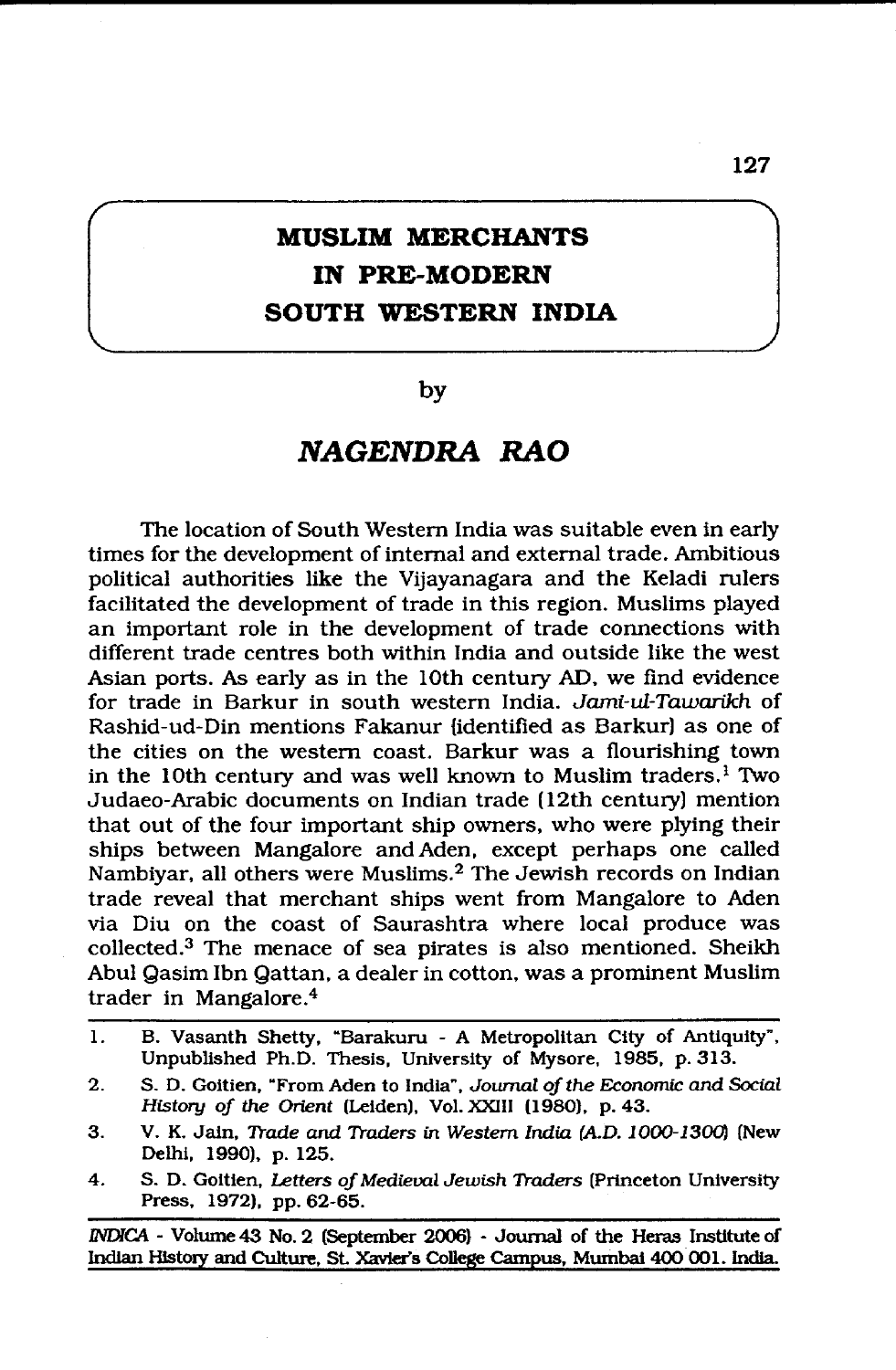#### **Trade Guilds** *(Hanjamanas)* **of Muslim Merchants**

In the inscriptions, we find reference to *Sudeshi* (indigenous) and *paradeshi* (foreign but not necessarily non-Indian) traders. Trade guilds like *nanadeshis* and *ubhayananadeshis* consisted of traders of different countries. The Muslim traders in South Western India formed a trade guild called *haryamanas,* which existed and flourished from 11th century AD. A record of AD 1114 from Barkur says that the *hanjamana* of Barkur were present in the king's court when he made a grant to Markandeshwara temple.5 *Nakharaharyamanas* were associated with the Hoysala administration. A record from Barkur, dated AD 1335-36, speaks of *nakharaharyamana* of Barkur. The Hoysala queen, Kikkayitayi, made a grant of the entire revenue from Bailur village to one person by name Vasudeva Mudali. She sought the permission of the general assembly of *nakhara-hanjamana* of the place.<sup>6</sup>

On the question of *hanjamanas,* it is argued by D. C. Sircar that the term *haryamanas* meant *anjuvannams* or *panchavamas* or five artisan castes<sup>7</sup> as found in the Tamil country (South India).<sup>8</sup> However this term is connected with *Anjuman,* indicative of a Muslim settlement or colony.9 During the Vijayanagara period, we find a large number of inscriptions which mention the existence of *haryamanas* in various trade centres like Ullal, Basrur and Mangalore. Suryanath Kamath believes these to be Muslim organizations because of the reference to *pallis* in inscriptions.10 But *paJtli* might also mean a village and not necessarily a mosque. According to K. V. Ramesh, they were an organization of Parsee and Arab traders.<sup>11</sup> It is probable that they were a guild of foreign traders who came to western coast of India from Arab countries.

In the Vijayanagara period, the importance of the *haniamana* guild increased due to the emergence of the horse trade. The

- **6.** *Annual Report of South Indian Epigraphy* **(Madras), 1929-30, No. 528.**
- **7. The five artisan castes were goldsmith, blacksmith, brazier, carpenter and stone-mason. In the Tamil country, they are known as** *panchalattar, panchalam* **and** *panchakammalar.*
- **8.** *Epigraphia Indica* **(Calcutta), Vol. XXXV, pp. 291-292.**
- **9. R. Champakalakshmi,** *Trade, Ideology and Urbanization in South India 300 B.C. to A.D. 1300* **(Delhi, 1996), p.49.**
- **10. Suiyanath U. Kamath, "Hanjamana",** *Journal of the Institute of Asian Studies,* **Vol. I, No. 1 (May 1978), p. 60.**
- **11. K. V. Ramesh,** *A History of South Kanara: From Earliest Times to the Fall of Vijayanagara* **(Dharwar, 1970), p. 253.**

**<sup>5.</sup>** *South Indian Inscriptions* **(Madras)** *(SU),* **Vol. VII, No. 380.**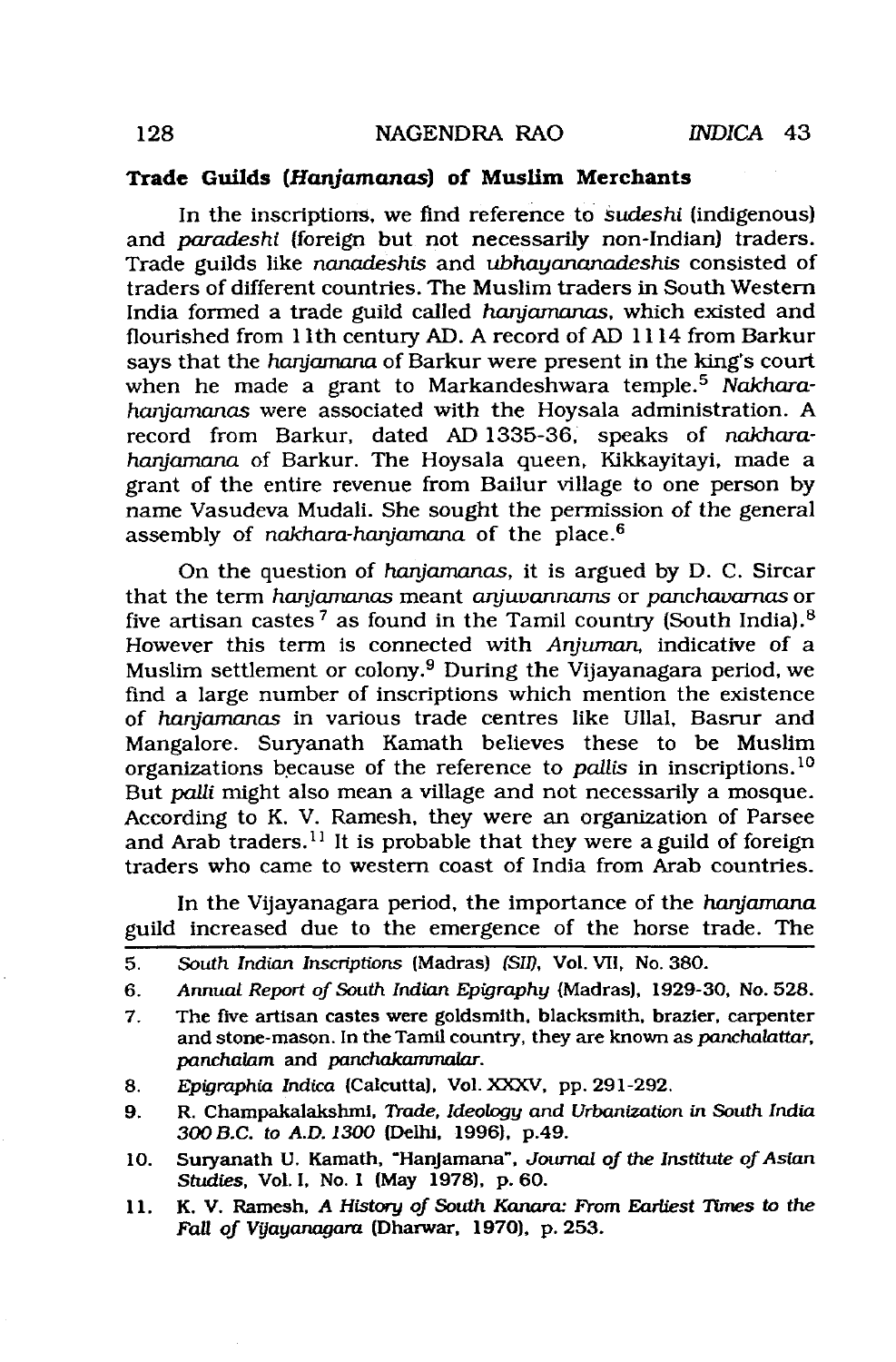### MUSLIM MERCHANTS IN SOUTH WESTERN INDIA 129

Vijayanagara kings needed a large number of horses to fight their Muslim neighbours. Until the Portuguese appeared in India, dominated the horse trade. To centralize the administration and organize the horse trade, the Vijayanagara kings established new territorial divisions like Barkur-vishaya, Honnavar-vishaya, Mangalore-rajya, etc. with regular offices for the effective supervision of all the trade activities.<sup>12</sup>

The *hanjamana* guilds were also *ubhayananadesis*, associated with inland as well as external trade, in the capacity of *vinimaya vartakascmgha* (exchange-guilds), with well-established colonies. Though epigraphs are silent as to the exact commodities they transacted in, it could be that they mainly traded in horses.13 The *hanjamana* guild enjoyed much influence due to the immense fortunes made by individual merchants from trading in horses. $^{14}$ Even local feudal principalities engaged in the the horse trade. According to *Gomateshwara Charitre,* Virapandya of Karkala obtained horses from foreign countries like Vanayaja, Kambhoja and Bahlika.<sup>15</sup> The Vijayanagara rulers imported war-horses from Arabia and Vijayanagara inscriptions make frequent references to *hanjamana* and *nakhara-hargamana* guilds and their activities,16 indicating the importance of the horse trade in the Vijayanagara Empire with a pivotal role played by *hanjamanas* in the trade. *Hanjamanas* were found even in the interior trade centres. A copy of the inscription belonging to the period of Keladi king, Somashekhara Nayaka, 17 mentions the existence of *haUaru*

- **12. K. P. Poonacha and M. V. Viswesvara, "Vijayanagar Port-Towns in Karnataka with Special Reference to Horse Trade", S. R. Rao (ed.),** *The Role of Universities and Research Institutes in Marine Archaeology* **(Goa, 1994), p. 84.**
- **13. Kamal al-Din 'Abd al-Razzaq Samarqandi acted as ambassador of the Timurid ruler Shah Rukh in the Persian Gulf and India between 1441- 1444. He went to Hormuz, from where he travelled to Calicut in a horse-trading vessel in 1442-43. While in Calicut, he was invited by the Vijayanagara ruler Devaraya II to his court. This account shows the importance of horse trade for the kings of Vijayanagara while indicating the connection between ports on the western coast of India and the Muslims of west Asia. See Sanjay Subrahmanyam,** *Vasco da Gama,* **(Cambridge, Cambridge University Press, 1997), p. 100.**
- **14.** *IbieL,* **p. 85.**
- **15. Y. Umanath Shenoy,** *Karkalada Sri Gomatesvara Charitre* **(Kannada) (Ujire, 1991), p. 23.**
- **16. K. V. Ramesh,** *Op. cit,* **p. 253.**
- **17. A. K. Shastry, "Selections From the Kaditas of the Sringeri Matha", Unpublished ICHR Project Report (New Delhi, 1982), p. 210.**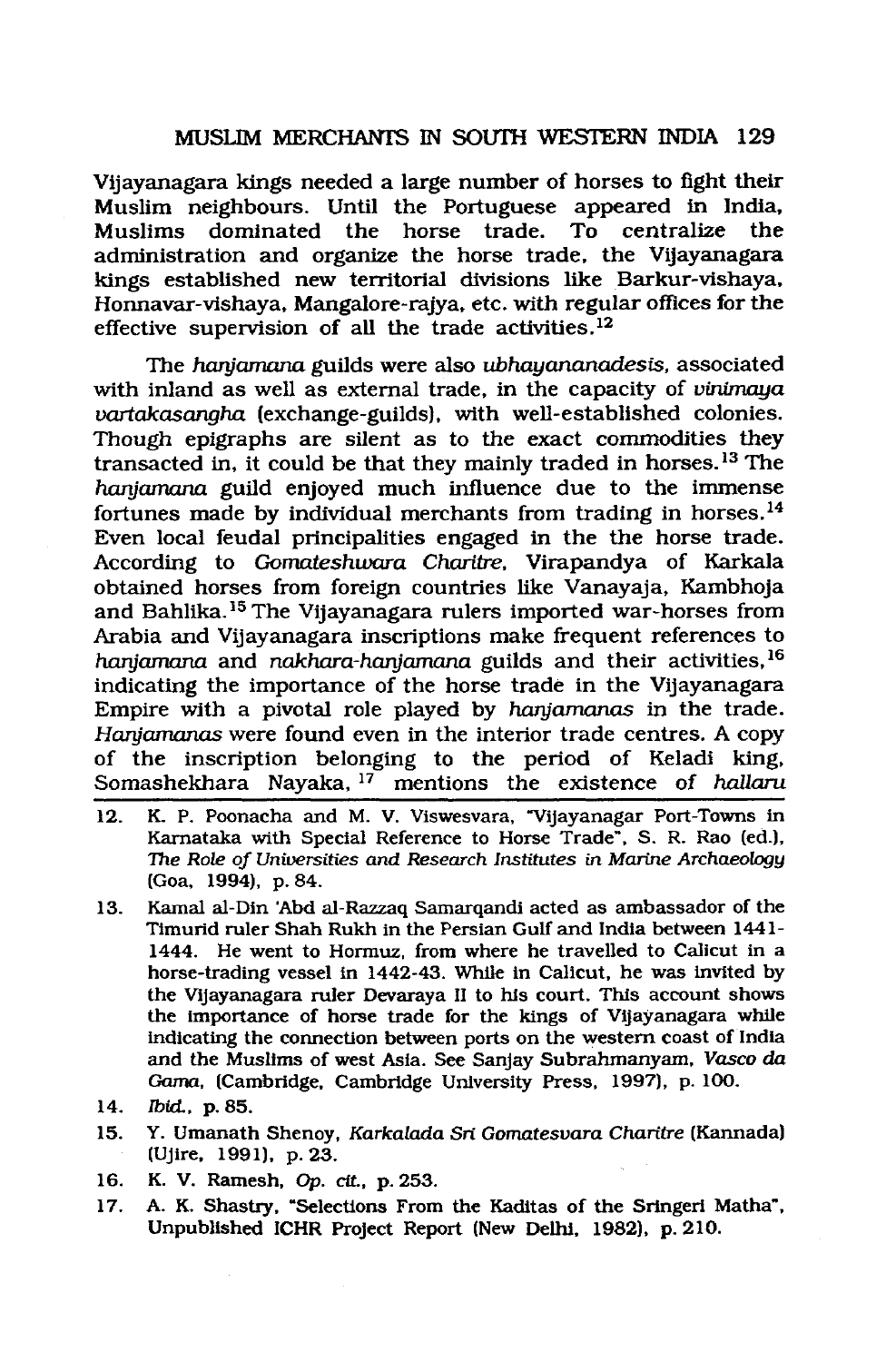#### 130 NAGENDRA RAO *INDICA* 43

*hanjamana* in Sringeri. Abdul Razzaq gives us information about a sizeable west Asian trading community at Vijayanagara and in the ports of the West coast which the Vijayanagara kings tried to control.18 In the port of Mangalore, Abdul Razzaq interviewed Amir Saiyid-Alau-d din Mashhadi, who was 120 years old and well respected by Muslims as well as Hindus.19 A Muslim saint in Mangalore indicates a sizeable number of Muslims in this region while other Muslims might have visited Mangalore to meet and listen to Amir Saiyid. The Vijayanagara king, Krishnadeva Raya, offered a Muslim trader, Cide Mercar, 20 forty thousand *pardaos* to bring horses from Goa,21 showing a close relation between Muslim merchants and the Vijayanagara kings.

#### **Relations between the** *Hanjamanas* **and the State**

The *hanjamanas* paid tax to the State. An inscription belonging to AD 1465 records that when Pandarideva Odeya was ruling over Barkur-rajya, he gifted the amount of gold, which the *hanjamana* community was paying, for the service of god Mahadeva at Paduvakeri, on the occasion of a lunar eclipse.22 Foreign traders tried to gain legitimacy in society through gifts to temples. On some occasions, confrontations arose between the state officials and the trade guilds.

The Barkur inscription of AD 1406 states that when Mahabaladeva did an injustice to *hanjamana-nakhara,* king Bukkaraya sent Bachanna of Goa to Barkur-rajya to gift some land for the purchase of cloth by the trade guilds. Thus the kings took a personal interest in redressing the grievance of the traders, who enjoyed influence with the kings.<sup>23</sup> The Mangalore inscription belonging to AD 1419 informs us that while *hanjamana-nakhara* were giving *poorva mariyade,* Timmanna Odeya, ruler of Mangalururajya, in anger, sent his army and destroyed their villages. On hearing this, Dannayaka Bayicheddannayaka Odeya, redressed the grievance of the *hanjamana-nakhara* by granting them some villages

**23.** *SB,* **Vol. VII, No. 349.**

**<sup>18.</sup> Sanjay Subrahmanyam,** *Op. cit,* **p. 100.**

**<sup>19.</sup> Vasundhara FlUiozat (ed.),** *VyayanagarAs Seen by Domingos Paes and Femao Nuniz (16th Century Portuguese Chroniclers) and others* **(New Delhi, 1999), pp. 281-282.**

**<sup>20.</sup> The name Mercar indicates that he was a Muslim trader from Malabar.**

**<sup>21.</sup> Vasundhara Filliozat (ed.),** *Op. cit,* **p. 160.**

<sup>22.</sup> SII. Vol. IX. Part II, No. 459.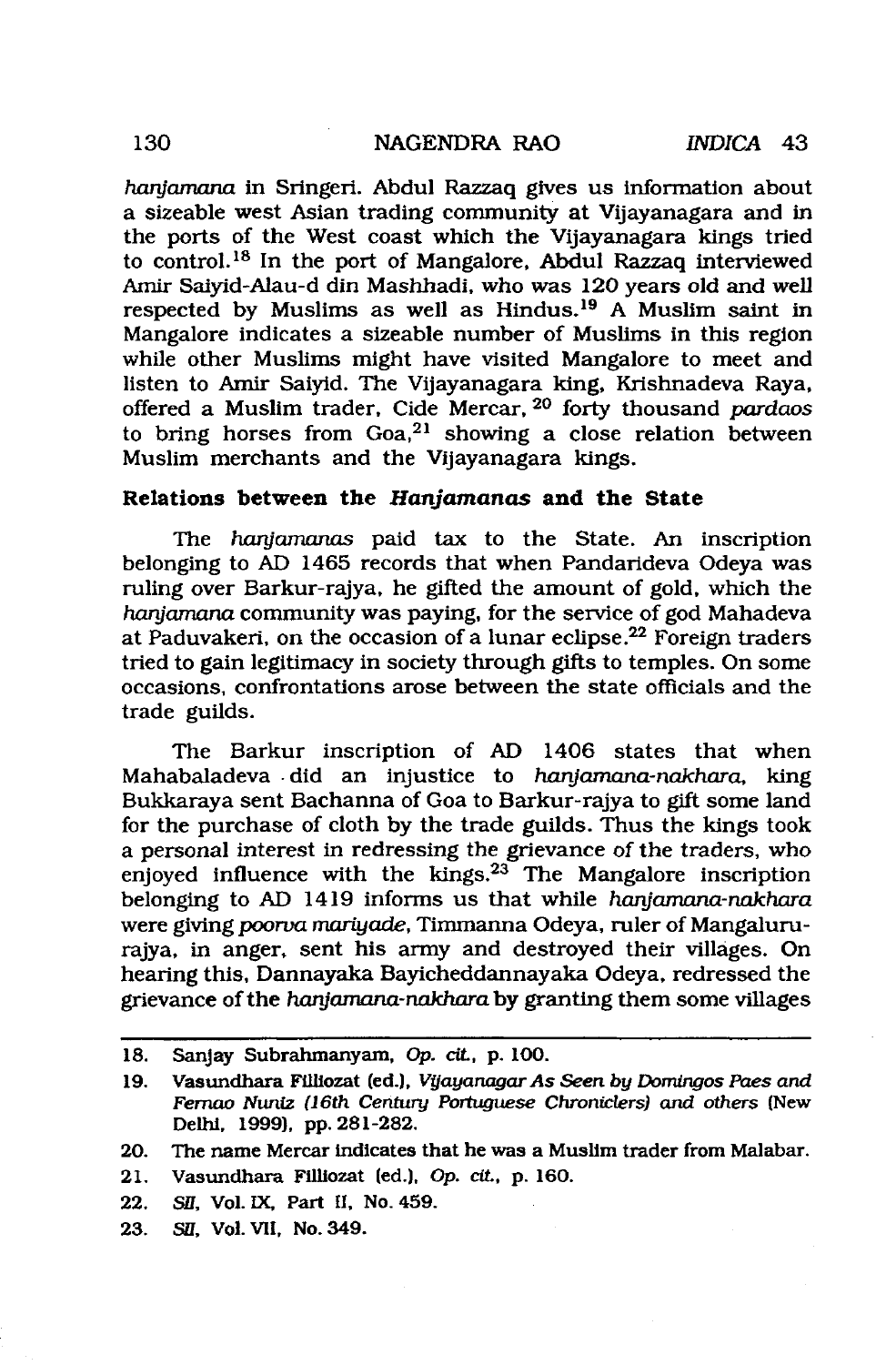#### MUSLIM MERCHANTS IN SOUTH WESTERN INDIA 131

in Kodeyala (Mangalore).24 In another case of such confrontation, a serious breach occurred between the Governor, Timmanna Odeya, and Ummara-Marakala, the chief of the *hanjamana* of Honnavar, who went to Kasarkodu to appeal for help to Sangiraya Odeya, chief of the Nagire. Sangiraya despatched a Kotisvaranayaka, with a thousand soldiers, to offer protection to Ummara-Marakala and his followers.25

#### **Muslim Traders in Barkur and Mangalore**

Towns like Barkur and Mangalore came up between the 10th and 15th centuries. During Vijayanagara times, commercial activity increased at Barkur, with the port and the provincial capital visited by Muslim traders, by foreign ships and ships from Malabar that took cargoes of husked rice. Ibn Batuta (early 14th century) has described Fakanur (Barkur) as a large town on an inlet having a large quantity of sugar-canes. The chief of the Muslim community at Fakanur was Basadaw (Vasaudeva?), an evildoer, a pirate, and a robber of merchants. He possessed about thirty warships, commanded by a Muslim called Lula. Ibn Batuta narrates his experience:

**"When we anchored, the Sultan sent his son to us to stay on board the ship as a hostage. We went on shore to visit him and he treated us with utmost hospitality for three nights, as a mark of respect for the Sultan of India and also from a desire to make some profit by trading with the personnel of our vessels. It is a custom of theirs that every ship that passes by a town must needs anchor at it and give a present to the ruler.26 This they call "right of bandar". If anyone omits to do this, they sail out in pursuit of him, bring him into the port by force, double the tax on him, and** prevent him proceeding on his journey as they wish."<sup>27</sup>

Thus Muslim chiefs participated in trade but also tried to exercise his authority not only over land but also over the sea. Ibn Batuta refers to Mangalore as Manjarur, which was a large town on the inlet called ad-Dumb, the largest inlet on the Malabar

**<sup>24.</sup>** *Ibid.,* **No. 182.**

**<sup>25.</sup> K. V. Ramesh, Op.** *cit.,* **p. 196.**

**<sup>26.</sup> This system is similar to the Portuguese system of issuing** *cartazes* **or passports to merchant ships and they were given protection by the Portuguese armada and those who did not take Portuguese** *cartazes* **were attacked and as a result frequent conflicts arose between the Portuguese and the Muslim sea pirates on the western coast of India.**

**<sup>27.</sup> H. A. R. Gibb,** *Ibn Batuta: Travels in Asia and Africa 1325-1354* **(New Delhi, Manohar Publications, Reprint, 2001), p. 233.**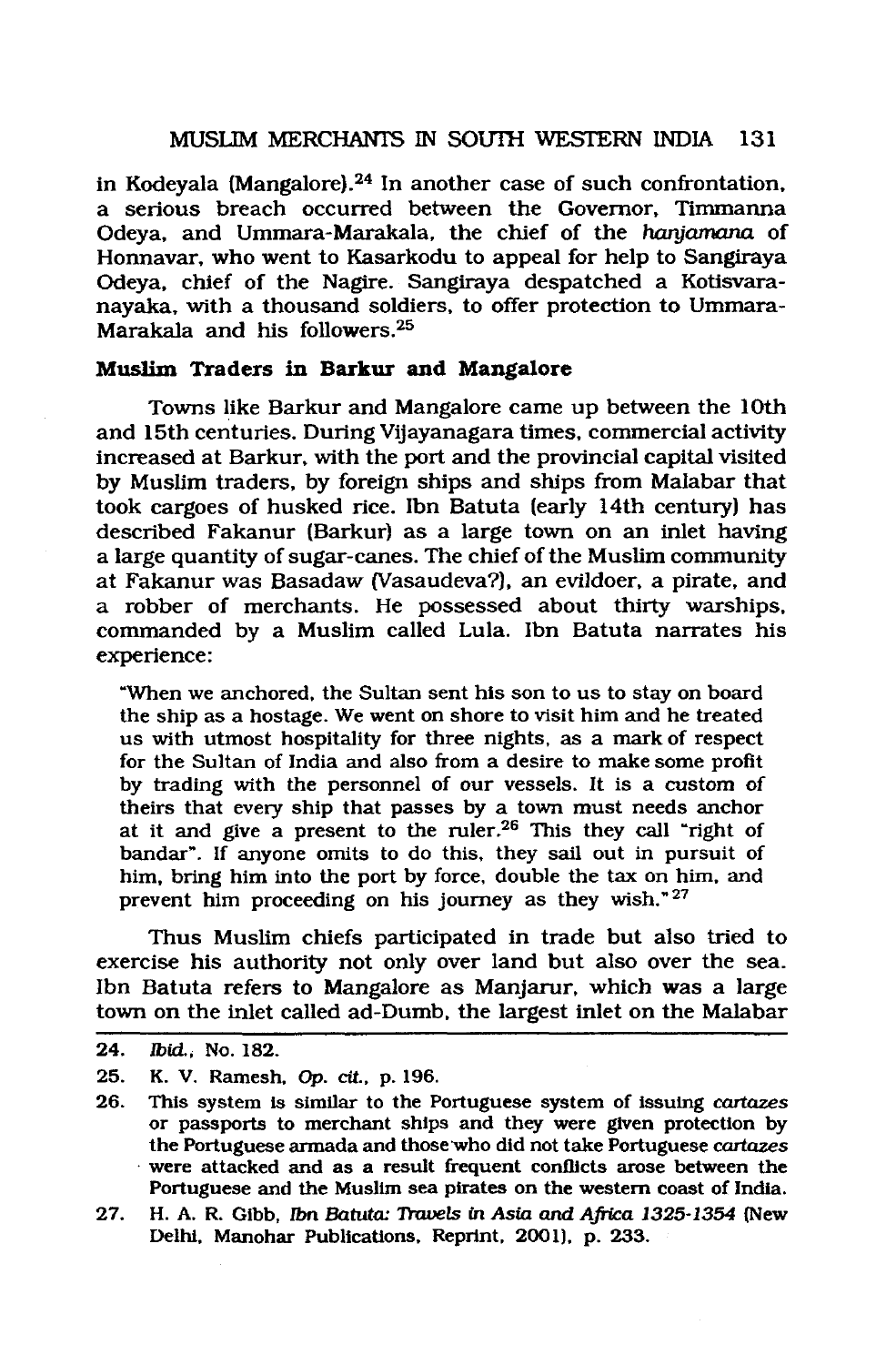Coast. This town was visited by merchants from Fars and Yemen who took pepper and ginger in large quantity. The Sultan of Mangalore was Ramadaw. A colony of about four thousand Muslims lived in a suburb alongside the town. Conflicts frequently broke out between Muslims and the townspeople. But the Sultan made peace between them because he needed the merchants. Ibn Batuta observed that the traders in the ship refused to land until the Sultan sent his son. When they went to meet the Sultan they were treated with great consideration.28 The above account suggests the emergence of solidarity among the Muslim merchants. Another foreign traveller, Duarte Barbosa, found both Muslims and Hindus in Mangalore. Ships took black rice, which was better than the white one, and quite cheap in Mangalore, down to Malabar. Further Barbosa also notes that rice was taken to Aden in the cargoes of Muslims.29

#### **Muslim Merchants and Social Life in Mangalore Region**

The Muslims played an active part in the religious and social life of the region. A prosperous Muslim trader is said to have built, in AD 1168, a Durga temple at Mulki, still open to both Muslims and Hindus. Bappanad was named after Muslim trader Bappa Beary. Beary, the local word for a Muslim, is derived from *vyavahari,* a trader.30 A legend says that Bappa, a Muslim trader from Kerala, was sailing north, when his 'dhow' floundered off the Bappanad coast. Goddess Durga appeared before him and assured him that his misfortunes would soon end. Bappa sailed north and sold his merchandise at five times their price. In gratitude, Bappa constructed a temple to the Goddess and arranged for her worship.31

Arab traders, like the Muslim Mapillas, later indigenised and settled in Mangalore. Arab sources indicate that Arab traders were aware of trade centres like Basrur, Barkur, Bekal, Kasaragod, Mangalore and Shirur. Yaqut states that pepper was exported from Malabar, which had famous cities like Manjarur and Fakanur. Damishqui mentions that Manibar, the country of pepper, adjoined Hurmur. There were many cities and the chief of them was

**<sup>28.</sup>** *Ibid.,* **p. 234.**

**<sup>29.</sup> Mansel Longworth Dames (ed.),** *The Book of Duarte Barbosa* **(New Delhi, Asian Educational Services, Reprint, 1989) Vol. I, pp. 195-196.**

**<sup>30.</sup> Bappanadu is a famous religious centre today also.**

**<sup>31.</sup> Om Prakash Prasad, Towns in Early Medieval Karnataka', in Vijay K. Thakur, Toums** *in Pre-modem India* **(Patna, 1994), pp. 173-174.**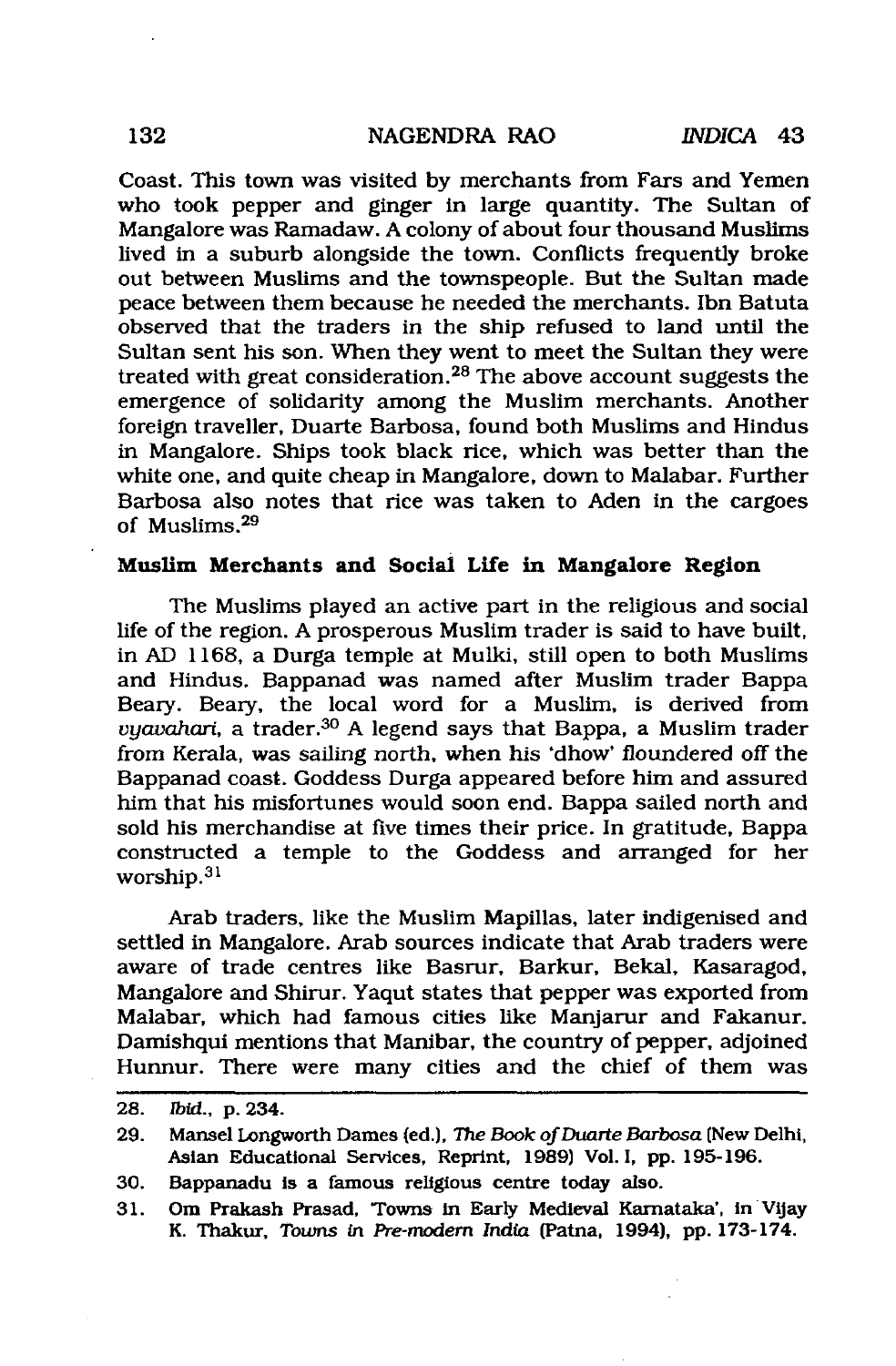#### MUSLIM MERCHANTS IN SOUTH WESTERN INDIA 133

Fakanur.32 Yaqut referred to the Gulf of Fufal (identified with Bekal) while Damishqui said that the city of Fufal occupied a big area, within which were diving places for small pearls.<sup>33</sup> This reveals that similar to the Pandyan fishery coast, in south western India too, there existed pearl fishery.

Damishqui mentions Harquilya (Kasaragod) which had under its control about a thousand villages, situated on hilly tracts as well as on the coast. $34$  He also mentions the city of Khurnal (Kumbla) as a port for the ships of Hind (India) as well as for those passing by.35 Damishqui and Abul Fida give information about Manjarur (Mangalore), situated on a river known by the same name. The river emptied into the sea having ebb and low tide. Large quantity of pepper was available here. Abul Fida states that Manjarur, the biggest town in Malabar,<sup>36</sup> was situated to the east of Sindabur, Hannur and Basrur. Damishqui places Saymur (Shirur) after Fakanur in the list of cities. Saymur was on the coast, in a wide gulf, through which big ships from the gulf of Fakanur passed by, both the gulfs had ebb and low tide.<sup>37</sup>

Contemporary literature mentions foreign traders and their influence on Indian culture. Ratnakaravami's *Bharatesha Vaibhava* (16th century), mentions Arabic, Parsee and Turkish words, with reference to *pauju* (arabic, army), *gulama* (arabic, slave), *nangalla* (parsee, anchor), *teji* (arabic, horse), *jambukhana* (parsee, carpet), and *tupaki* (turkish, rifle). Ratnakaravami refers to Muslims as *gaddada turukaru* (bearded Turks), to Ormuz as *Huramunzi* and mentions Mecca, the sacred place for Muslims.<sup>38</sup> Chandrama's *Korkala Gomatesvara Charitre* (AD 1646) refers to Arabia as a part of *mlecchakhanda.*39 Local people were aware of the existence of people of an alien religion and country.

- **32. S. Muhammad Husayn Nainer (ed.),** *The Knowledge of India Possessed by Arab Geographers Down to the 14th Centwy A.D. with Special Reference to Southern India* **(Madras, 1942), pp. 33-34.**
- **33.** *Ibid.,* **p. 37.**
- **34.** *Ibid.,* **p. 39.**
- **35.** *Ibid.,* **p. 50.**
- **36.** *Ibid.,* **p. 61.**
- **37.** *Ibid.,* **pp. 71-72.**
- **38. Herenje Krishna Bhatta (ed.),** *Govinda Pai* **Samshodhana** *Samputa* **(Kannada), (Manipal, 1995), p. 428.**
- **39. K. G. Vasanthamadhava, "Karnataka's Trade with the Arab World** (c. 9th-18th century A.D.), *Quarterly Review of Historical Research*, **Vol. XXXVI (April-September, 1996), Nos. 1 & 2, p. 30.**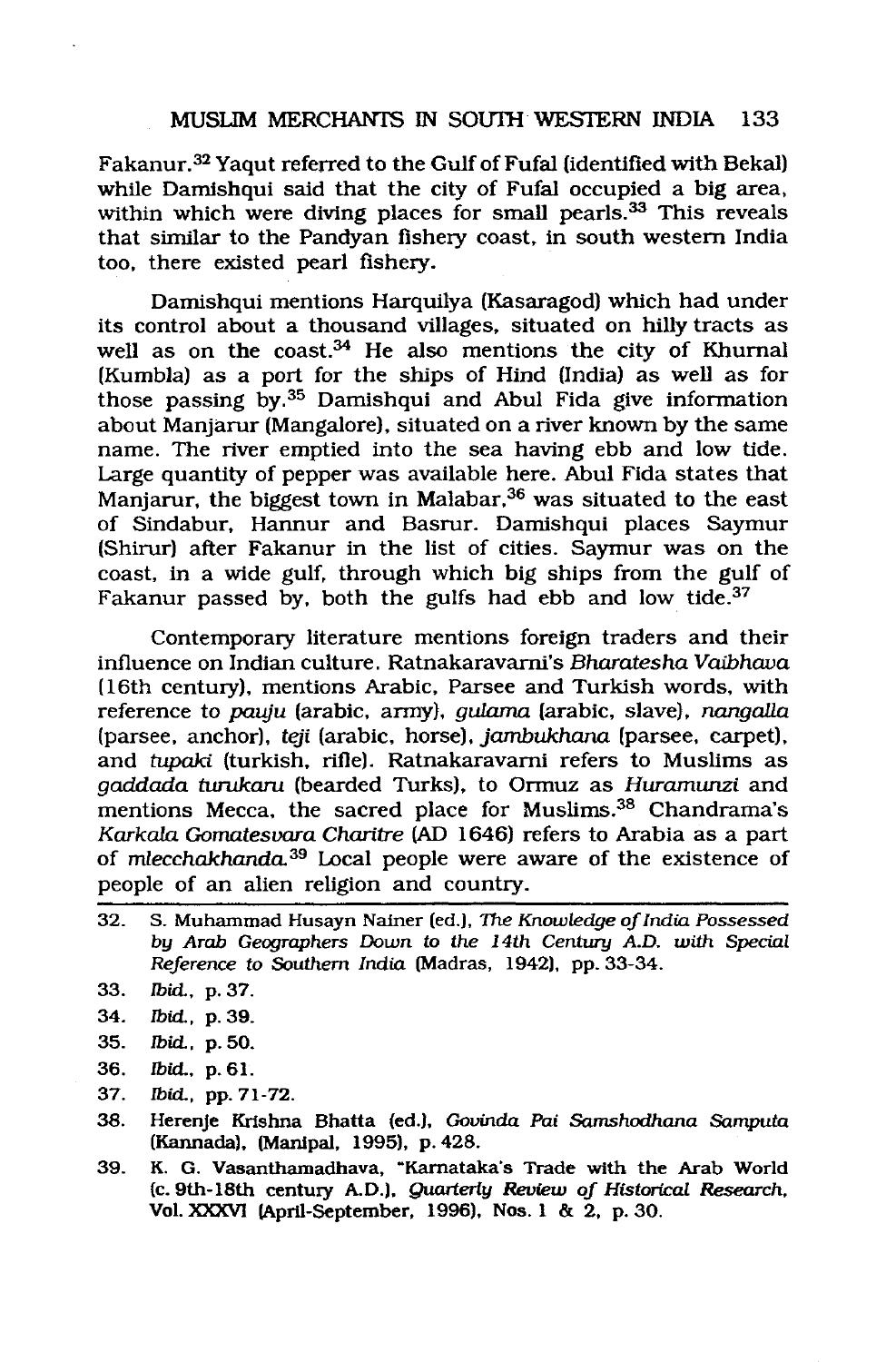#### **Muslim Settlements in South Western India**

Muslim settlements developed in south western India. A Muslim colony of Honnavar was governed by Jalal-ud-din, progenitor of an enterprising Muslim community, the Navayats (newcomers). These refugees took to commerce, and soon controlled the whole of the coastal trade, with settlements in Barkur. Maybe piracy also flourished. In fact, the menace of Muslim pirates on the coast of Barkur forced the Hoysala king Vira Ballala III to post his general Ankeya Nayaka there.40

Arab traders maintained regular contact with the western coast of India. Arabian boats used to come to Malabar sometime in July or August and after about four months of business returned in December or January. Since voyages, in those days, took about thirty to forty days, the Arab sailors were away from their homes and families in Arabia for the major part of the year. Thus while in India, they must have contracted marital unions, temporary or permanent, with Indian women, for there is no evidence to show that they brought along with them their own womenfolk.41 Several settlements of Muslim traders were established on the coast of south western India, suggesting some marriage alliances between Arab traders and the local population.<sup>42</sup> It is also possible that low caste Hindu petty traders and fisherfolk may have accepted Islam.43 Regional folk songs like *Ali Bhuta Bobbariya paddana* give information about the settlements of Arab traders and their matrimonial relations with local women in the regions of Manjeshwara, Barkur, Basrur and Murdeshwara. Some Tulu *paddanas* allude to the Arab trading activities in the coastal towns, with transactions in rice, pepper, coir, ginger, etc. in exchange for vessels from China, varieties of silk clothes, dried fruits, fine breeds of horses and large quantities of Persian and European gold.<sup>44</sup>

**43. When Tipu Sultan, the ruler of Mysore, invaded Malabar, he is said to have converted large number of low caste Hindus to the Islamic Faith. See Dhanagare,** *Peasant Movements in India, 1920-1950* **(New Delhi, Oxford University Press, 1983).**

**<sup>40.</sup> George M. Moraes, "Haryab of Ibn Batuta",** *Journal of Bombay Branch of Royal Asiatic Society***, N. S., Vol. 15 (1939), p. 37.**

**<sup>41.</sup> Victor S. D'Souza,** *The Navayats o/Kanara: A Study in Culture Contact,* **(Dharwar, 1955), p. 4.**

**<sup>42.</sup> We see similar matrimonial relations between the Portuguese in India and local folk, leading to the emergence of** *casado* **traders. See Martin Page, First** *Global Village: How Portugal Changed the World* **(Lisbon, 2002).**

**<sup>44.</sup> K. G. Vasanthamadhava, Op.** *cit.,* **p. 30.**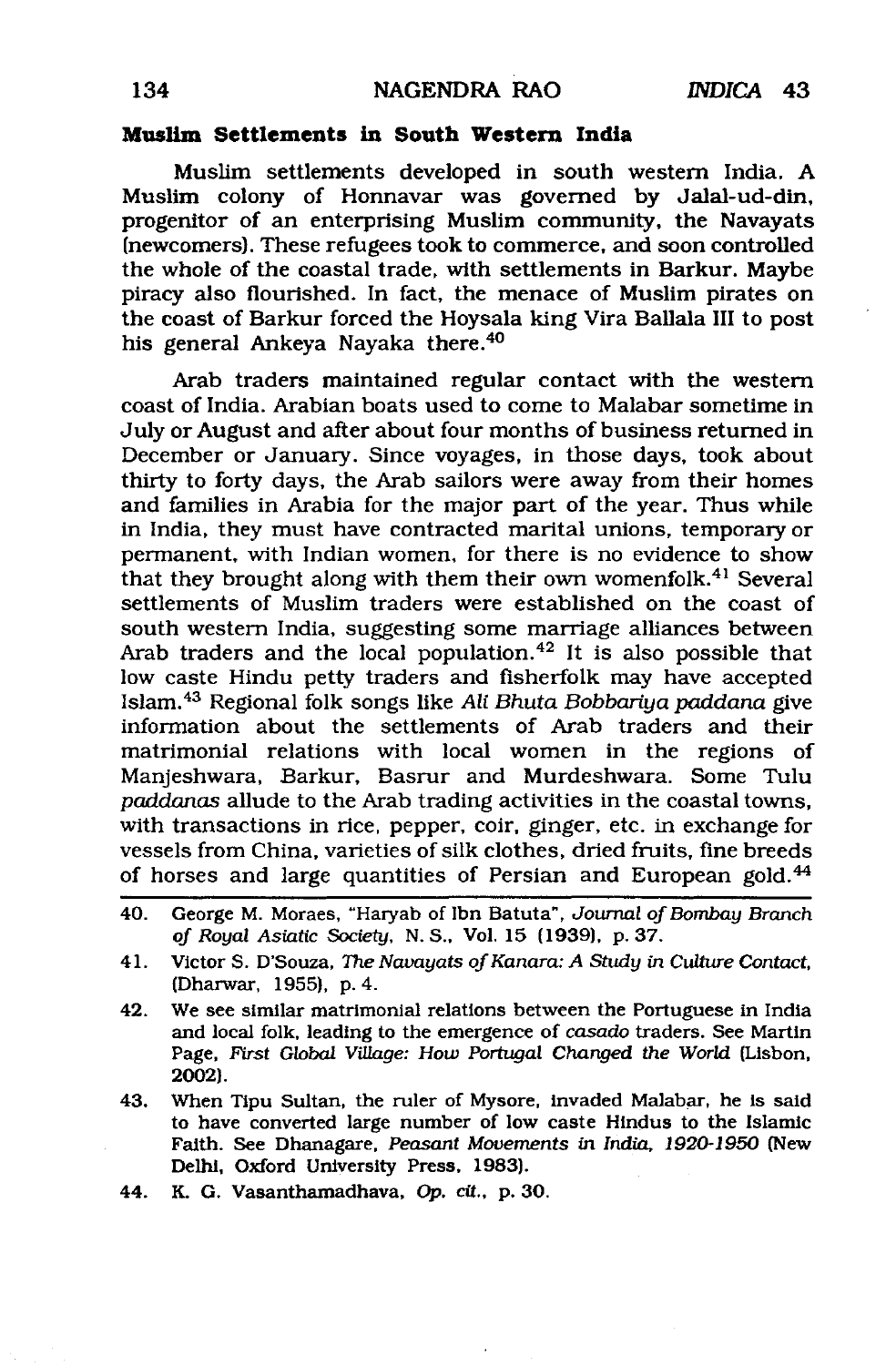Navayats, mentioned earlier, were found along the coastal strip of Kanara region, between the Sharavati and the Suvama river, with their settlements invariably situated either by the seashore, at the mouth of rivers or a little interior on the banks of the rivers, with an easy access to the sea. They were found in Sirur, Baindur, Gangolli, Basrur, Kandlur, Hangarkatte, Bengare, Tonse and Malpe.45

Victor S. D'Souza stated that owing to special facilities obtainable at Malabar, Arab traders first established their colonies there and carried on their trade with other convenient places. Adventurous merchants settled down at places advantageous to their trade. These temporary settlements eventually developed into small colonies, which were patronised by Muslim merchants who came directly from Arabia and Persia.46 Some settlements like Mangalore and Bhatkal developed later into trading centres and facilitated the process of urbanization. The Muslim traders who came to South India from the Persian Gulf and Southern Arabia settled down permanently. The Navayats of Canara and Mapillas of Malabar seem to share the same origin and social function.<sup>47</sup>

Both Arabic and Indian sources allude to the existence of Indian trade centres in Arabia and vice versa. Ubla, Mecca, Petre, Baghdad, Oman, Dubai, Sanas, Aden, etc. were prominent Indian trade centres in Arabia. Nileshwara, Kasargod, Manel, Mangalore, Kumbla, Mukka, Barkur, Basrur and Bhatkal were Arab trade centres on the west coast of India, where Arabs traded in commodities like swords, silk, textiles, wood, ginger, spices and various kinds of medicines.48 In the early modem period, Sturrock mentions Mapillas and Navayats as major groups among the trading communities of south western India.49

The role of Muslims in diplomacy and trade continued even in the post-Vijayanagara period. Pieto Della Valle speaks of a Muslim associate of the Keladi kings. Musa Bai, captain-general of the local principality, Banghel, was sent to represent the Keladi

**<sup>45.</sup> Victor S. D'Souza, The** *Navayats of Kanara,* **p. 35.**

**<sup>46.</sup> ibid., pp. 54-55. Andre Wink,** *Al-Hind: The Making of the Indo-Islamic World,* **Vol. 1,** *Early Medieval India and the Expansion of Islam, 7th* **-** *11th* **centuries {Delhi, 1990), p. 70.**

**<sup>47.</sup>** *Ibid.*

**<sup>48.</sup> K. G. Vasanthamadhava, Op. cit., p. 29.**

**<sup>49.</sup> Sturrock,** *Madras District Manuals - South Kanara* **- Vol. I (Madras, 1894), pp. 155-156.**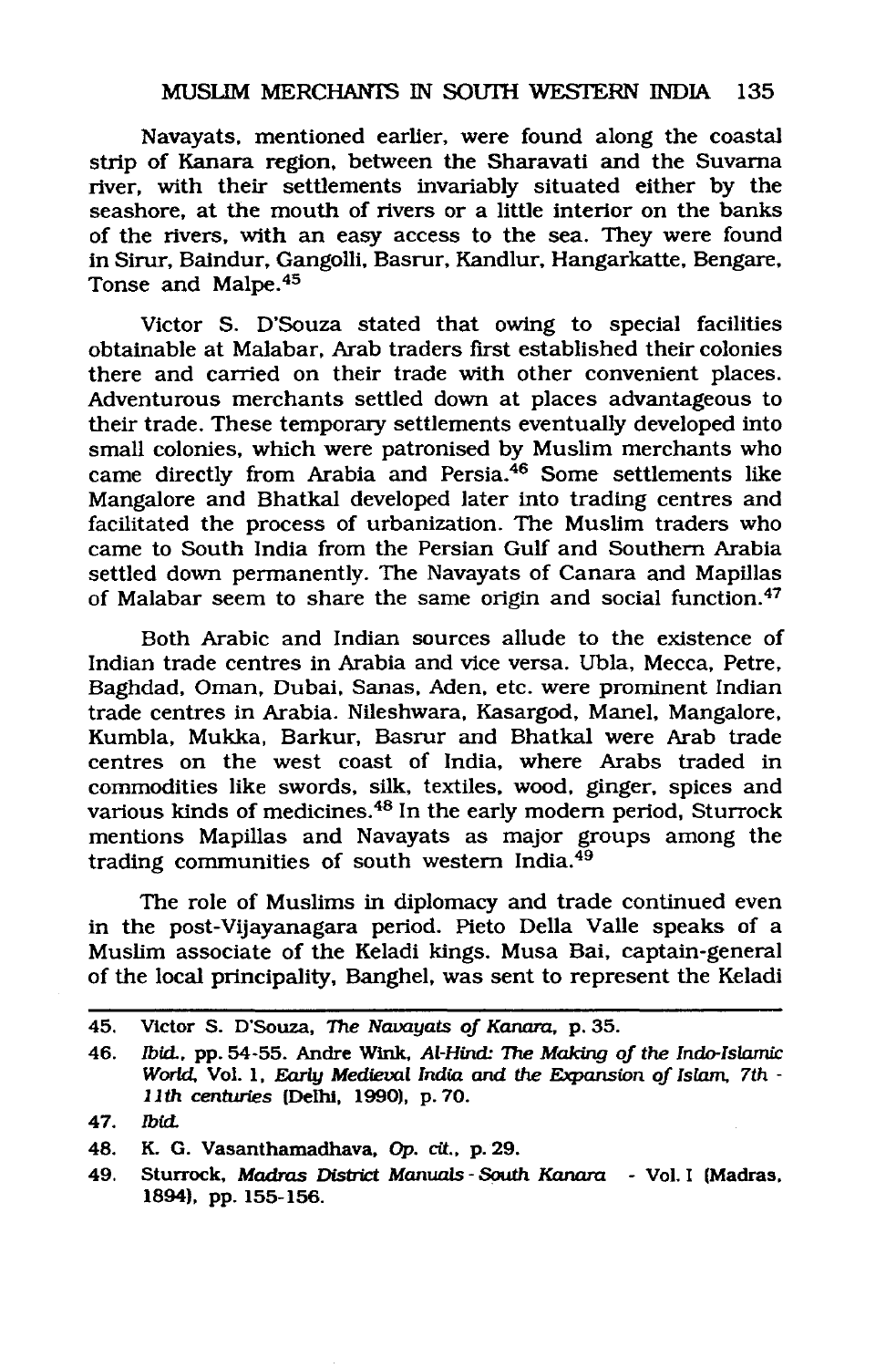kings while meeting the Portuguese. Musa Bai offered a gift to the ambassador of the Portuguese.50 Della Valle also mentions the existence of Muslim settlements in various urban and trade centres of south western India.

The Muslim merchants participated in both internal and external trade and had become an integral part of polity, economy and society. The reason for some conflicts between Muslims and the other communities were political and economic rather than religious. Their religion and place of origin facilitated contact with important trade centres of west Asia. Thus in the pre-Portuguese period, we find the complete domination of Muslim merchants in south western India. There did exist other trading communities like the Gauda Saraswats and the Jains, who gave donations to temples and participated in internal trade, mostly in the interior trade centres. But they lacked the advantage of Muslim traders to maintain contact with trade centres of west Asia. Another important reason for the pre-dominance of Muslims in foreign trade was the brahmanical *taboo* on sea travel. Traders belonging to the brahmanical religion were not allowed to travel over sea. Thus there existed a difference between the caste-ridden brahmanical society in the interior and the trade oriented Islamic society in the ports on the coastal zones.

#### **Muslim Merchants and the Portuguese Maritime Power**

With the emergence of the Portuguese in Asia, the Muslim domination of trade in south western India gradually declined. The legal trade of the Muslims was converted into an illegal trade by the Portuguese, who introduced the *cartazes* (passport) system, in the attempt to monopolize the trade and commerce on the western coast of India. The Portuguese armada gave protection to the licensed ships, while they attacked the ships of those traders who did not carry the Portuguese license to trade. This obviously led to conflicts between the Muslims and the Portuguese resulting in migration of Muslim traders from Calicut and other regions of Kerala to Mangalore in south western India.

The Muslims functioned as sea pirates or as navigators. Vasco da Gama himself was helped by Muslim navigators. A study of the Portuguese document, *Livro do Cartazes,* indicates the large number of ships manned by Muslims. Even in the Portuguese period, there were many Muslim traders, who owned ships and

**<sup>50.</sup> Edward Grey,** *The Travels of Pietro Della Valle in India,* **Vol. II (New Delhi, Reprint, 1991), p. 247.**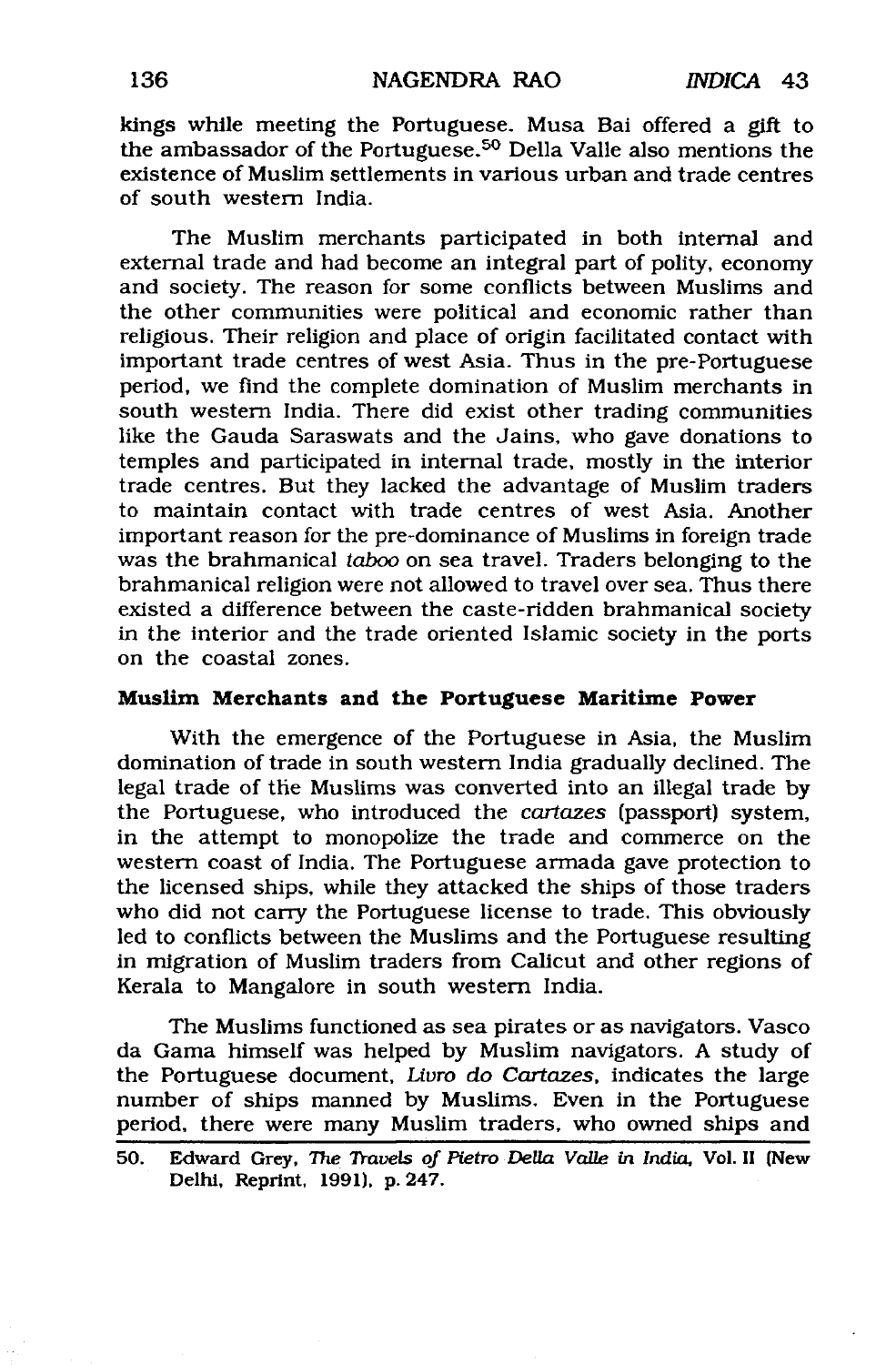maintained trade relations with various west Asian ports. Thus Portuguese could not completely stop the activities of Muslim traders. When they were not allowed to trade in a regular way, the Muslim traders resorted to smuggling of goods. They also became sea pirates and looted the wealth of some Portuguese ships and other ships protected by the Portuguese.

With the coming of the Portuguese, there was a change in the composition of trade as well. While earlier, the Arab traders were known for the trade in horses, the Portuguese maintained close diplomatic alliance with the Vijayanagar rulers so that the Muslims could not compete with the Portuguese in the horse trade. Caesar Frederike records that in the year 1567, he went from Goa to the capital city of Vijayanagara with two other merchants taking 300 horses with them. The value of these horses varied from 300 to 1000 *ducats* a horse. The Portuguese also increased their revenue by imposing customs duty on each horse that crossed the border of Goa to Vijayanagara.51 This forced the Muslim traders to concentrate on trading in rice and pepper and such other commodities, which they sent to west Asian ports like Muscat and Ormuz.

The relations of the Portuguese with the Arab traders was not cordial. The Portuguese had to wage many bloody wars to establish their supremacy over the Muslims in the global political conflict. The Portuguese in India deliberately followed an anti-Muslim policy. The Portuguese king often instructed his officials to favour Christian merchants rather than Muslims. To create a rival group to compete with the Muslim merchants and to overthrow them, the Portuguese made special efforts to encourage the Hindus in matters of trade.<sup>52</sup> However, the Portuguese were not always successful in their attempts to exclude the Muslims from trade since there was no alternative to the well-connected trade network set up by native Muslim merchants both in the ports

- **51. Vasundhara Filliozat (ed.).** *Op. cit,* **pp. 318-319. The fall of Vijayanagara adversely affected the Portuguese trade in India, especially the trade in horses. Subsequently, many dynasties arose, prominent among which was the Keladi kingdom also known as Ikkeri kingdom. The Portuguese continued trading with the Ikkeri rulers. However, by monopolising the trade in rice and pepper, Ikkeri rulers tried to sell goods to Portuguese at unfavourable terms and conditions.**
- **52. K. S. Mathew, "Indian Merchants and the Portuguese Trade on the Malabar Coast during the Sixteenth Century", Teotonio R de Souza,** *Indo-Portuguese History: CM Issues, New Questions* **{New Delhi, 1985), p. 7.**